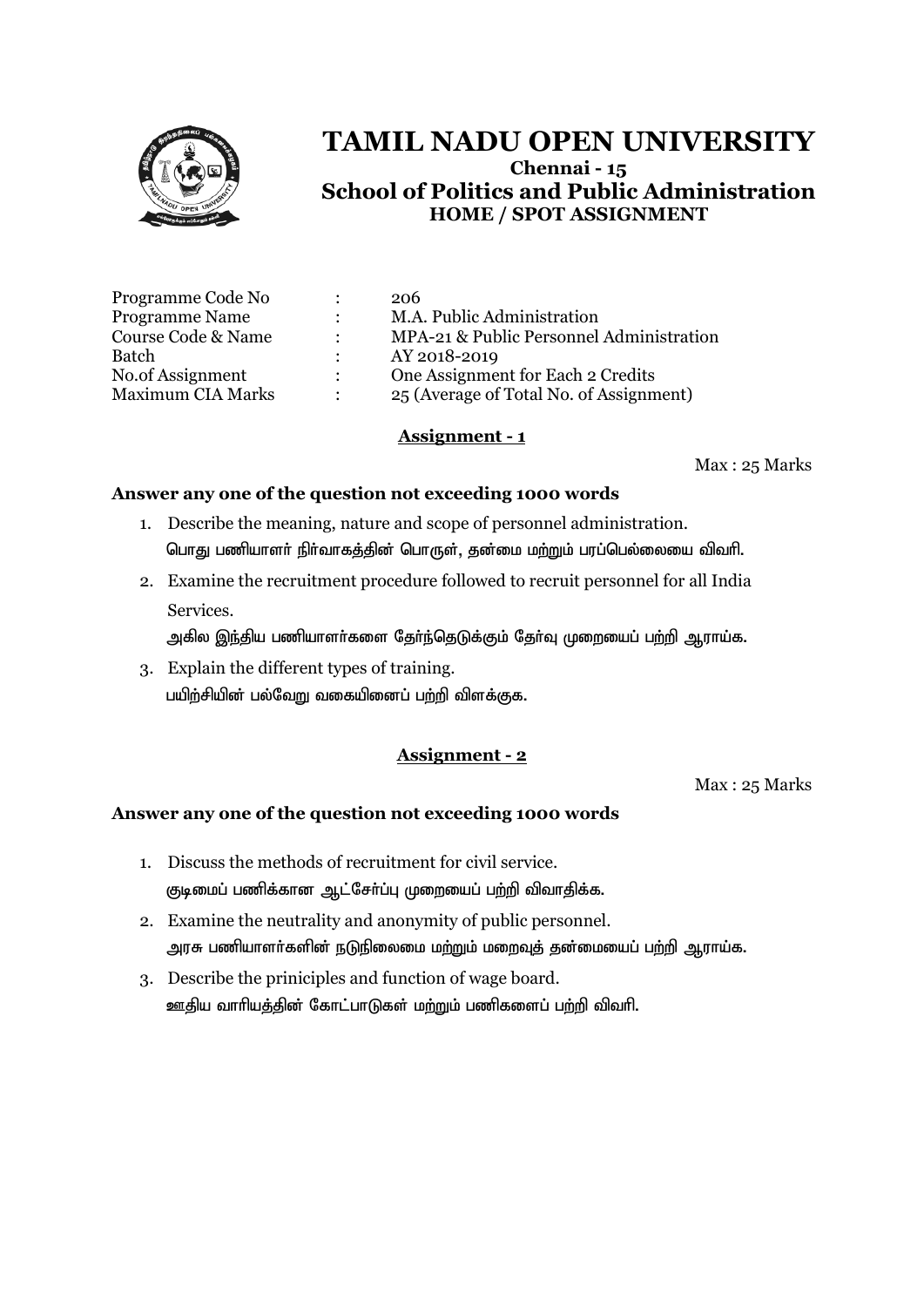Max : 25 Marks

- 1. Examine the Kothari commission recommendations of personnel administration. பணியாளர் நிர்வாகத்திற்கான கோத்தாரி பரிந்துரைகளைப் பற்றி ஆராய்க.
- 2. Distinguish difference between promotion and transfer. பதவி உயர்வு மற்றும் பணிமாற்றத்தை தொடர்புகளை வேறுபடுத்துக.
- 3. Examine the factors that promote morale in public service. அரசுப் பணியில் தூண்டுதல்கள் உருவாக்கும் காரணிகளை ஆராய்க.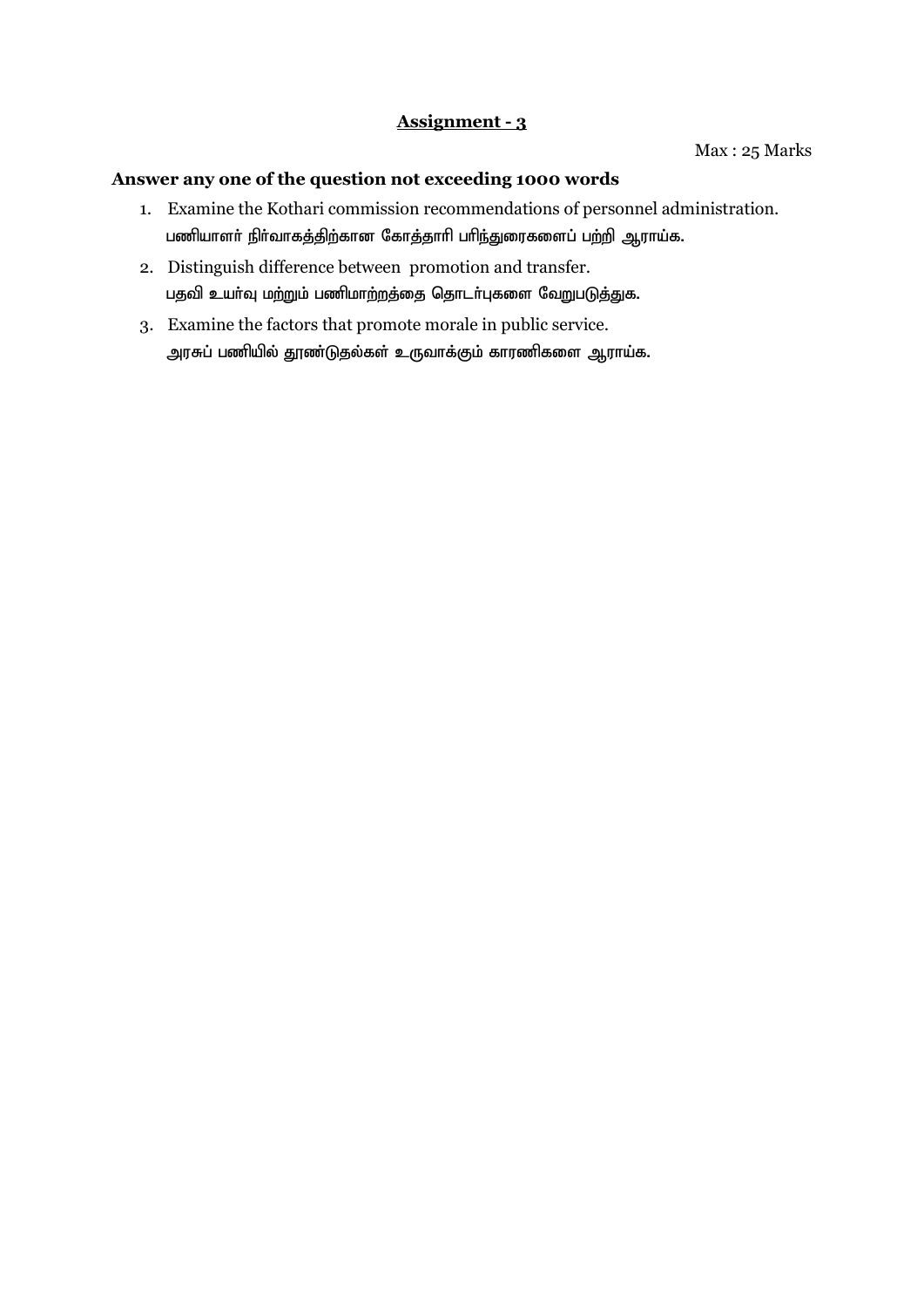

| Programme Code No        | $\ddot{\phantom{a}}$ | 206                                      |
|--------------------------|----------------------|------------------------------------------|
| <b>Programme Name</b>    | $\ddot{\phantom{a}}$ | M.A. Public Administration               |
| Course Code & Name       | $\bullet$            | MPA-22 & Public Financial Administration |
| Batch                    |                      | AY 2018-2019                             |
| No.of Assignment         | $\ddot{\phantom{0}}$ | One Assignment for Each 2 Credits        |
| <b>Maximum CIA Marks</b> | $\bullet$            | 25 (Average of Total No. of Assignment)  |

# **Assignment - 1**

Max : 25 Marks

## **Answer any one of the question not exceeding 1000 words**

- 1. Trace the evolution of financial administration in India. இந்தியாவில் நிதி நிர்வாகத்தின் பரிணாமத்தை விவரி.
- 2. Bring out the salient features of performance budget. செயல்திறன் வரவு-செலவுத் திட்டத்தின் சிறப்பு அம்சங்களை வெளிக்கொணர்க.
- 3. Discuss the procedure of budget preparation in U.S.A. அமெரிக்க ஐக்கிய நாட்டில் வரவு-செலவு திட்டம் தயாரிக்கும் செயல்முறையை விவாதி.

# **Assignment - 2**

Max : 25 Marks

- 1. Estimate the role of ministry of finance in financial administration. நிதி நிர்வாகத்தில் நிதியமைச்சகத்தின் பங்களிப்பை மதிப்பிடுக.
- 2. Discuss the role of parliament in controlling the public expenditure. பொதுச் செலவினங்களைக் கட்டுப்படுத்துவதில் பாராளுமன்றத்தின் பங்கினை விவாதிக்க.
- 3. Describe the composition and functions of central finance commission. மத்திய நிதி ஆணையத்தின் அமைப்பு மற்றும் பணிகளை விவரிக்க.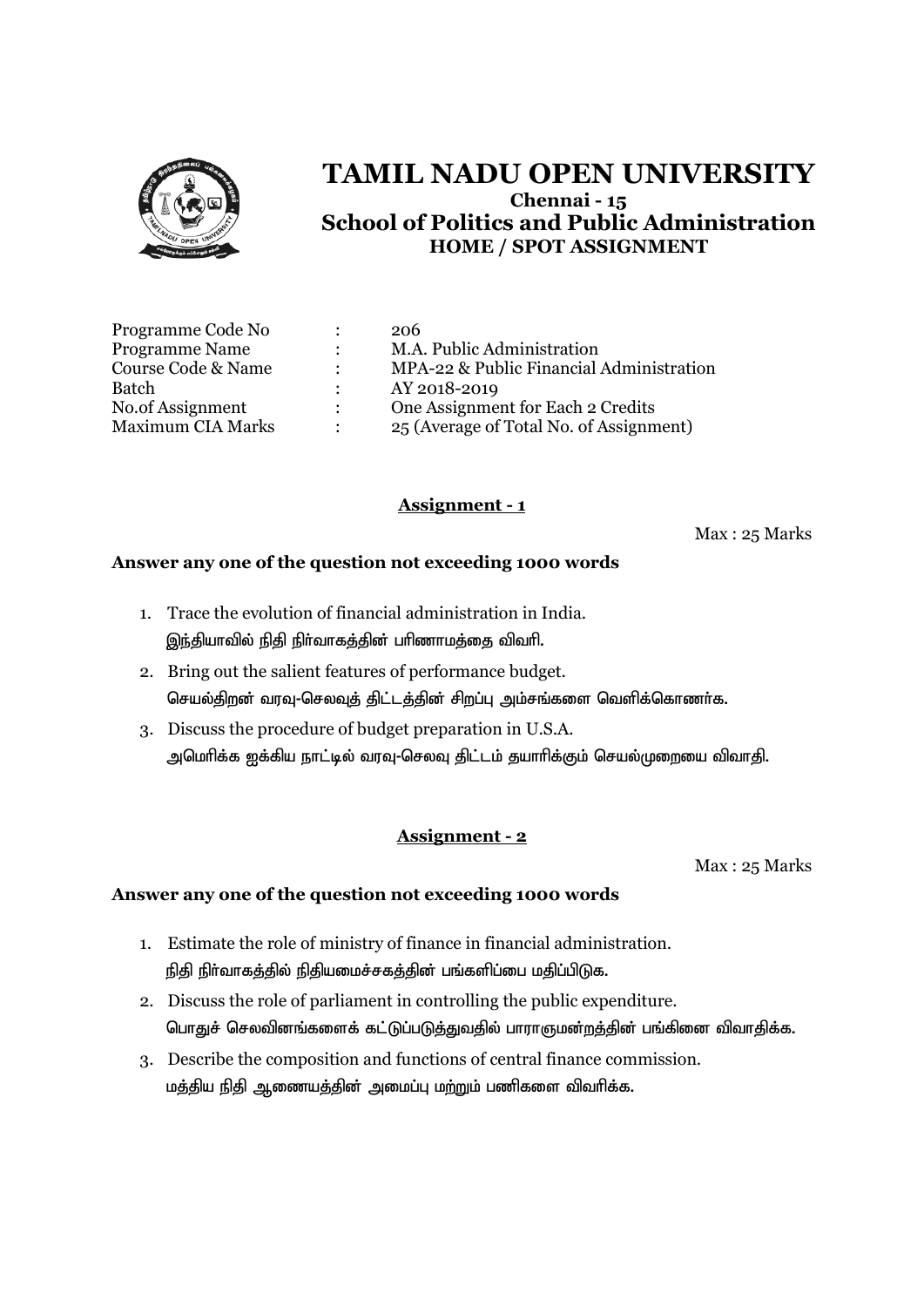Max : 25 Marks

- 1. Describe the problems of local finance in India. இந்தியாவில் உள்ளாட்சி நிதியின் பிரச்சனைகளை விவரி.
- 2. Estimate the role of ministry of finance in financial administration. நிதி நிர்வாகத்தில் நிதியமைச்சகத்தின் பங்கினை மதிப்பாய்க.
- 3. Examine the working of Estimate committee in the parliament. பாராளுமன்றத்தில் உள்ள மதிப்பீட்டுக் குழுவின் செயல்பாடுகளை ஆராய்க.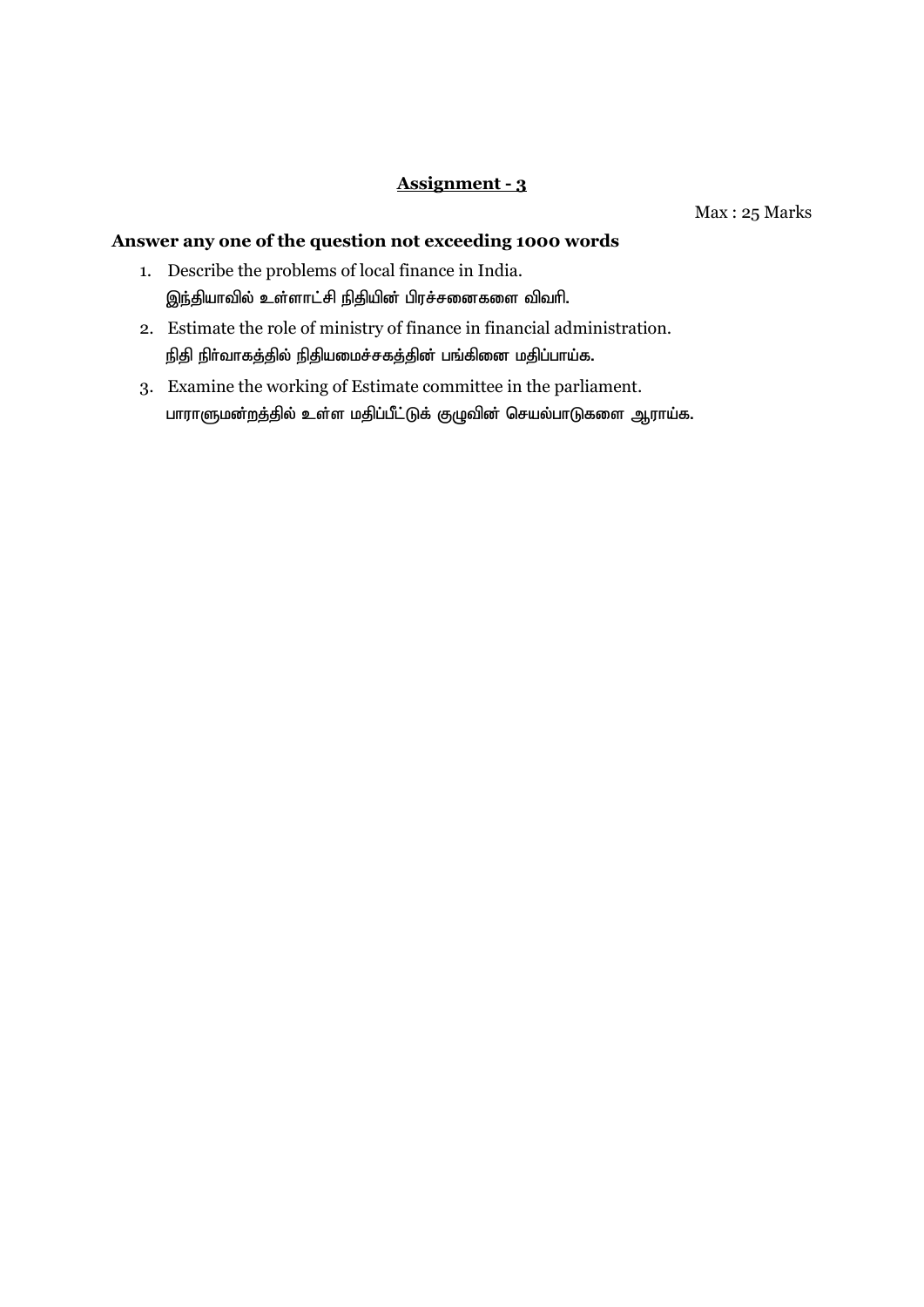

| Programme Code No        |                           | 206                                     |
|--------------------------|---------------------------|-----------------------------------------|
| <b>Programme Name</b>    | $\ddot{\phantom{a}}$      | M.A. Public Administration              |
| Course Code & Name       |                           | MPA-23 & Development Administration     |
| Batch                    |                           | AY 2018-2019                            |
| No.of Assignment         | $\mathbb{R}^{\mathbb{Z}}$ | One Assignment for Each 2 Credits       |
| <b>Maximum CIA Marks</b> |                           | 25 (Average of Total No. of Assignment) |

# **Assignment - 1**

Max : 25 Marks

## **Answer any one of the question not exceeding 1000 words**

- 1. Trace the evolution of Development Administration. மேம்பாட்டு நிர்வாகத்தின் பரிணாமத்தை வரையறு.
- 2. Discuss the behavioural theory of development administration. மேம்பாட்டு நிர்வாகத்தின் நடத்தை கோட்பாடு பற்றி விவாதிக்க.
- 3. Describe the structure of district administration in India. இந்திய மாவட்ட நிர்வாகத்தின் அமைப்பினை விவரி.

# **Assignment - 2**

Max : 25 Marks

- 1. Estimate the importance of citizen participation in Administration. நிர்வாகத்தில் மக்கள் பங்கேற்பின் முக்கியத்துவத்தை மதிப்பிடுக.
- 2. Write an essay on development planning. மேம்பாட்டு திட்டமிடல் பற்றி ஒரு கட்டுரை எழுதுக.
- 3. Discuss the International context of development administration. பன்னாட்டு வகைத்தான மேம்பாட்டு நிர்வாகத்தை பற்றி விவாதி.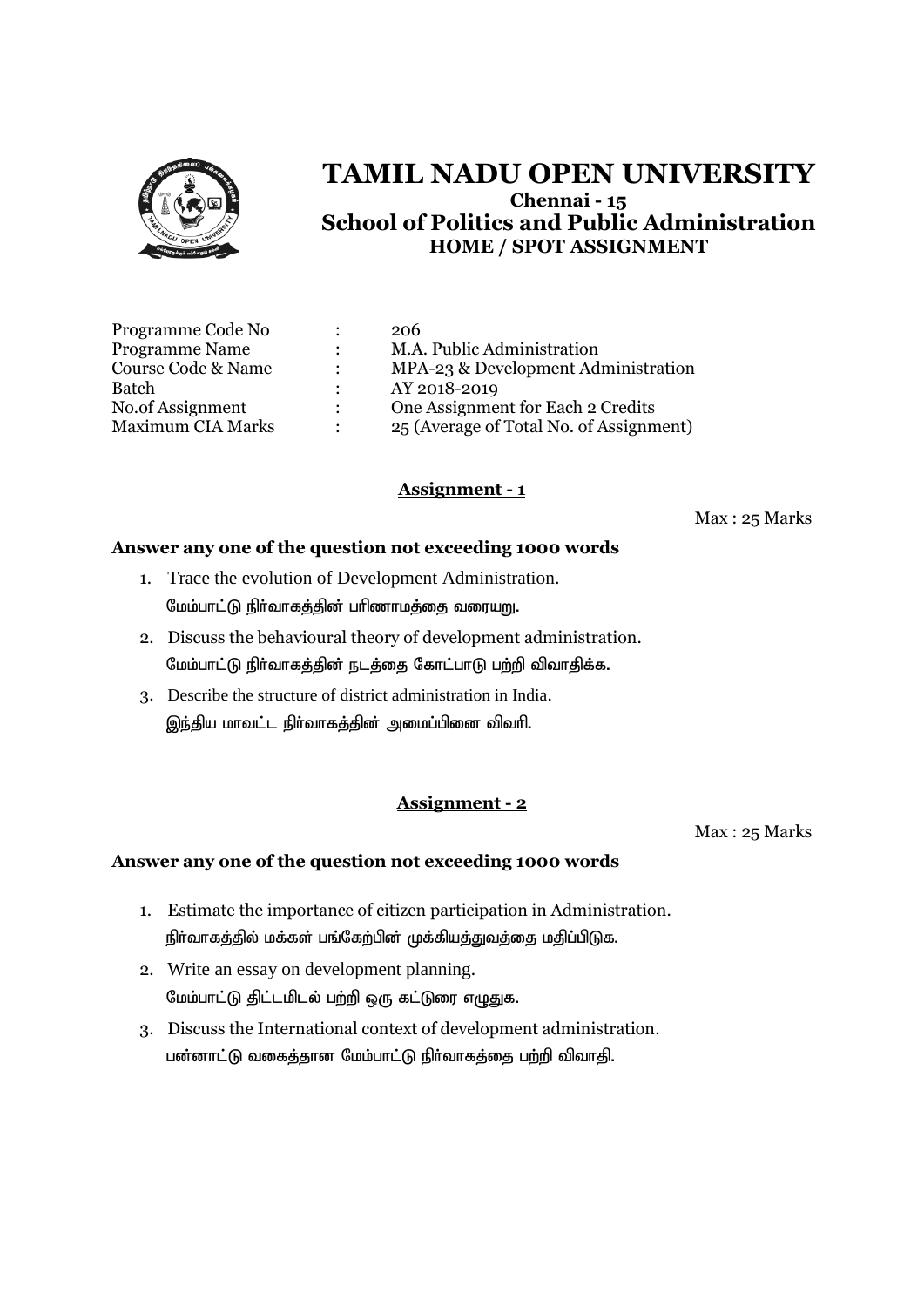- 1. Write an essay on new Panchayat Raj. புதிய பஞ்சாயத்துராஜ் அமைப்பு முறைப் பற்றி கட்டுரை வரைக.
- 2. Examine the role of World Bank. உலக வங்கியின் பங்கு பணியினை ஆராய்க.
- 3. Assess the role of UNO and its allied agencies. ஐக்கிய நாடுகள் ம<u>ற்ற</u>ும் அதன் துணை முகமைகளின் பங்குபணியினை மதிப்பீடு செய்க.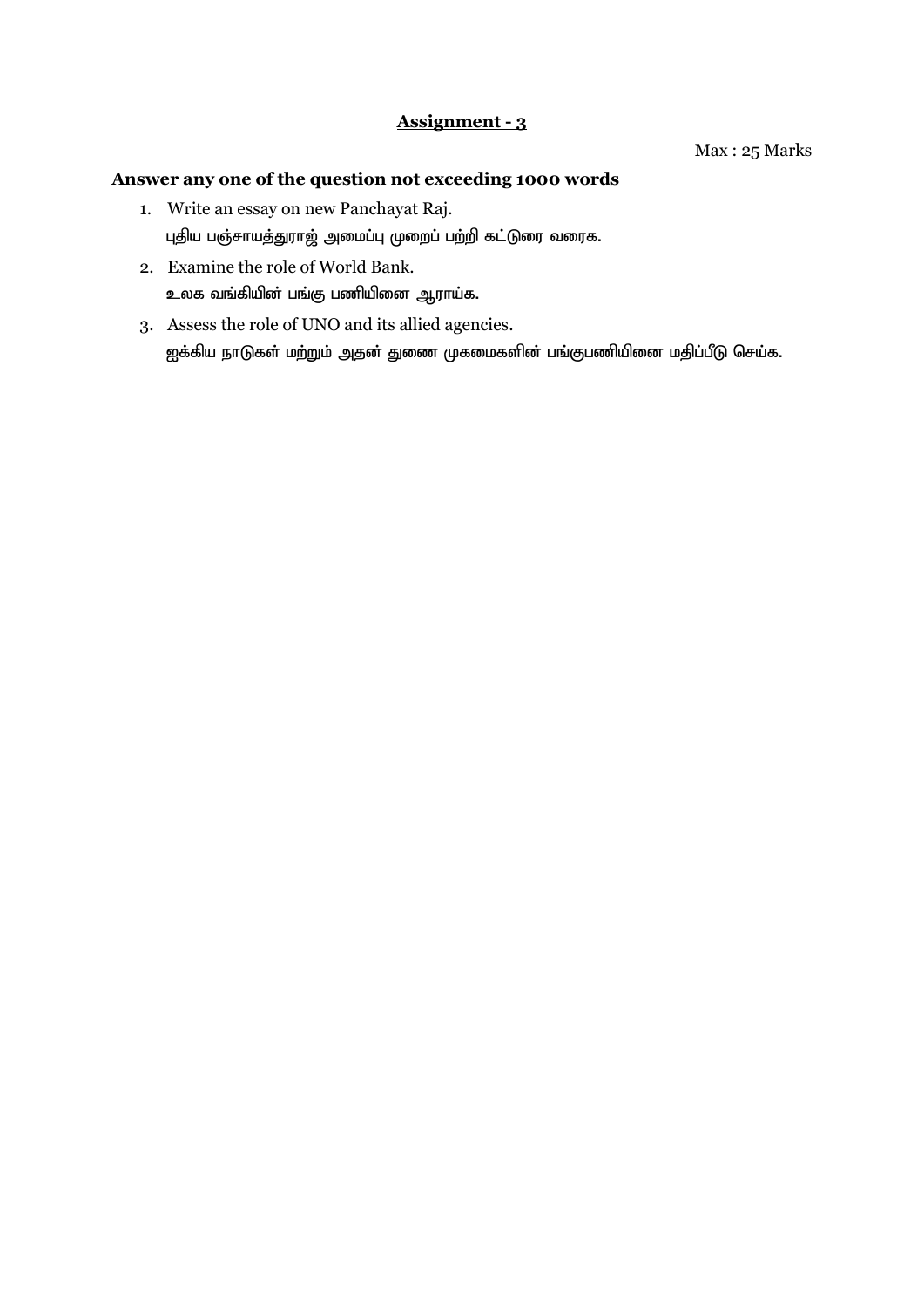

| Programme Code No        |               | 206                                     |
|--------------------------|---------------|-----------------------------------------|
| Programme Name           |               | M.A. Public Administration              |
| Course Code & Name       | $\mathcal{L}$ | MPA-24 & Administrative Law             |
| Batch                    | $\mathcal{L}$ | AY 2018-2019                            |
| No.of Assignment         | $\mathcal{L}$ | One Assignment for Each 2 Credits       |
| <b>Maximum CIA Marks</b> |               | 25 (Average of Total No. of Assignment) |

## **Assignment - 1**

Max : 25 Marks

## **Answer any one of the question not exceeding 1000 words**

- 1. Describe the meaning, nature and scope of administrative law. நிர்வாக சட்டத்தின் பொருள், தன்மை மற்றும் எல்லையினை விவரி.
- 2. Under what circumstances compensation is payable by the Government to an individual.

எந்த சூழலில், அரசாங்கம், தனிநபருக்கு இழப்பீடு தருகிறது.

3. Write the various situations under which the power of modification of the statute by the executive is possible.

நிர்வாகத் துறையினால், சட்டத்தினை திருத்தும் அதிகாரம் எந்தெந்த சமயங்களில் இயலும்.

## **Assignment - 2**

Max : 25 Marks

- 1. Describe the conditions to the fulfilled for Fair hearing. நடுநிலையான விசாரனைக்கு எனனென்ன வரையரைகள் பூர்த்தி செய்யப்படல் வேண்டும் விவரி.
- 2. Explain the resons for the birth of Tribunals. தீர்ப்பாயங்கள் தோன்றுவதற்க்கான காரணங்களை விளக்குக.
- 3. How Administrative actions are controlled by Judiciary. எவ்வாறு நீதித்துறை, நிர்வாக செயல்களை கட்டுப்படுத்துகிறது?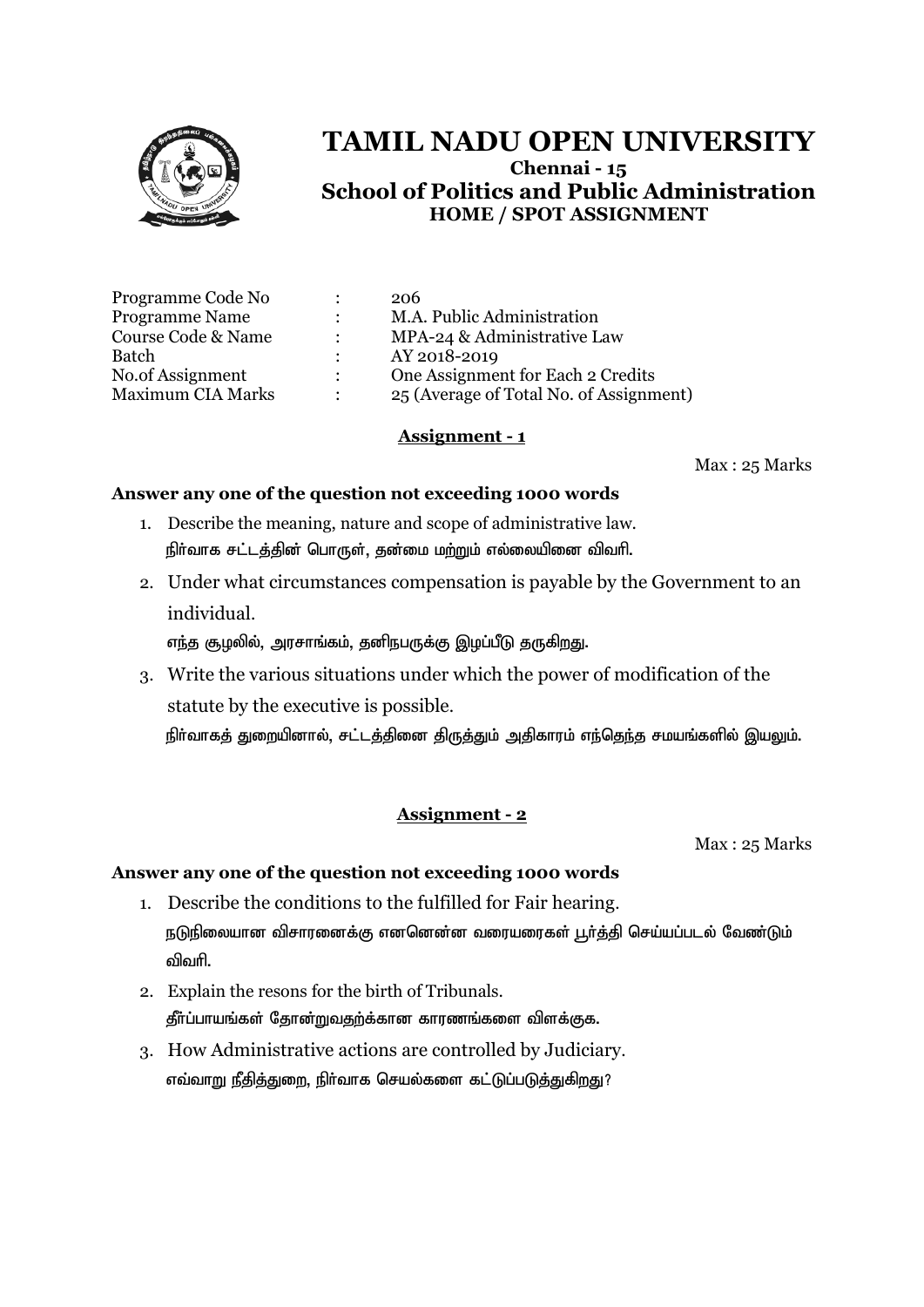## **Answer any one of the question not exceeding 1000 words**

- 1. Write elaborately on Lok Pal and Lok Ayukta. லோக்பால் மற்றும் லோக் அயுக்தா பற்றி விரிவாக எழுதுக.
- 2. What are the reasons for the development of Administrative Adjudication. நிர்வாக தீர்ப்பளிப்பு வளர்ச்சி பெறுவதற்க்கான காரணங்கள் யாவை?
- 3. How the power of Delegated Legislation is controlled by the Judiciary? Explain.

எவ்வாறு ஒப்படைப்பு சட்டமியற்றும் அதிகாரம் நீதித்துறையால் கட்டுப்படுத்தப்படுகிறது? விளக்குக.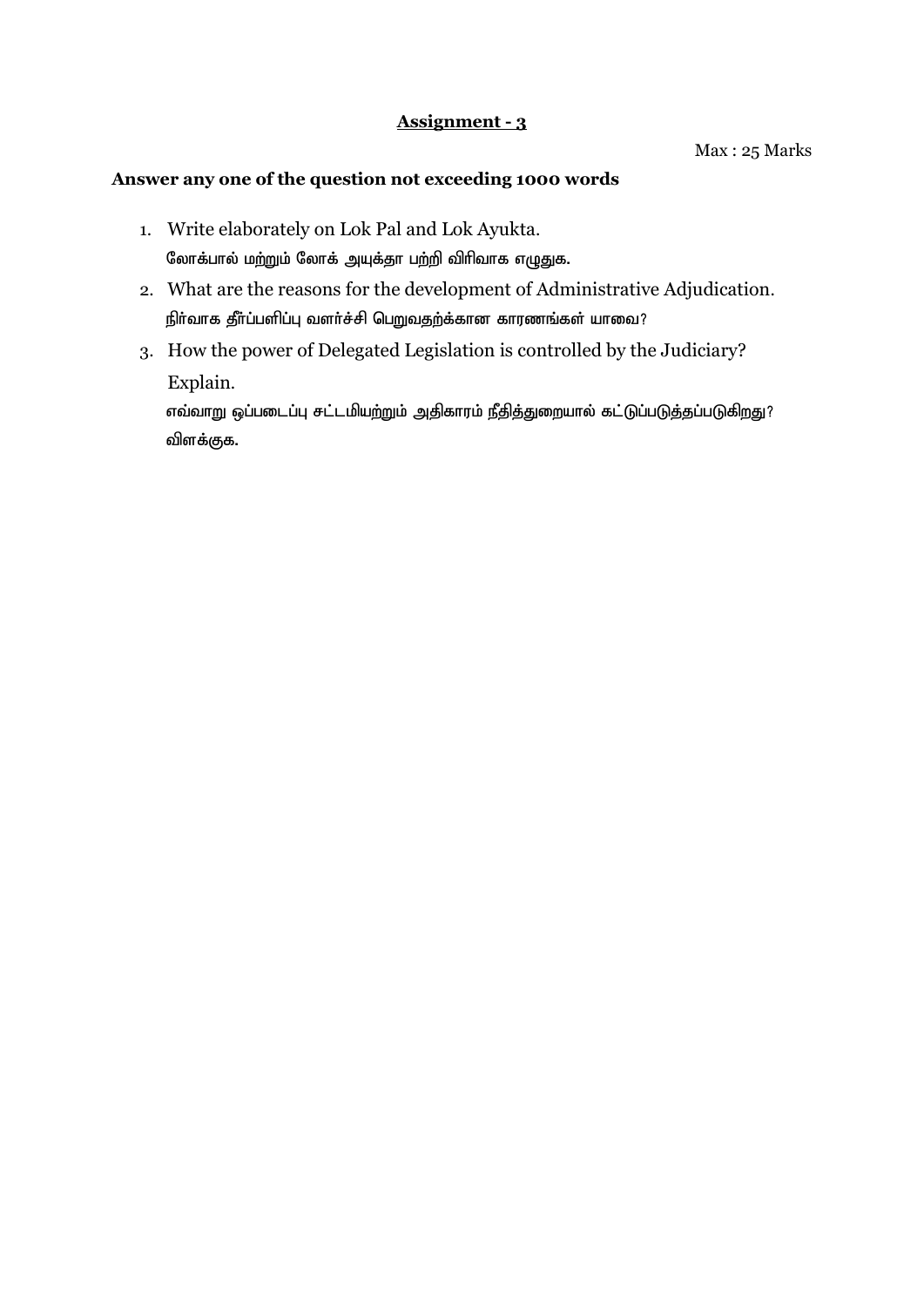

| Programme Code No        | $\ddot{\cdot}$       | 206                                     |
|--------------------------|----------------------|-----------------------------------------|
| <b>Programme Name</b>    | $\ddot{\phantom{a}}$ | M.A. Public Administration              |
| Course Code & Name       | $\ddot{\phantom{a}}$ | MPA-25 & Environmental Administration   |
| Batch                    |                      | AY 2018-2019                            |
| No.of Assignment         | $\ddot{\phantom{a}}$ | One Assignment for Each 2 Credits       |
| <b>Maximum CIA Marks</b> | $\bullet$            | 25 (Average of Total No. of Assignment) |

# **Assignment - 1**

Max : 25 Marks

## **Answer any one of the question not exceeding 1000 words**

- 1. Describe the significance of environmental system. சுற்றுச்சூழல் முறைமையின் முக்கியத்துவத்தை விவரி.
- 2. Examine functions the ministry of environment and forest at the centre. மைய அரசின் சுற்றுச்சூழல் மற்றும் வனத்துறை அமைச்சகத்தின் பணிகளை ஆராய்க.
- 3. Enumerate the various provisions relating to environmental protection in Indian constitution. சுற்றுச்சூழல் பாதுகாப்புடன் தொடர்புடைய இந்திய அரசியலமைப்பு விதிமுறைகளைத் தொ<u>குத்து</u>ரைக்க.

## **Assignment - 2**

Max : 25 Marks

- 1. Critically examine the role of NGOs in environmental conservation. சுற்றுச்சூழல் பாதுகாப்பில் அரசுசாரா அமைப்புக்களின் பங்குப் பணியினை கூர்ந்தாரய்க.
- 2. Illustrate the role of Panchayat Raj institutions in environmental administration. சுற்றுச்சூழல் நிர்வாகத்தில் பஞ்சாயத்துராஜ் நிறுவனங்களின் பங்குபணியை எடுத்துரைக்க.
- 3. Discuss the challenges involved in protecting the urban environment. நகர்புறச் சுற்றுச்சூழலை பேணுவதிலுள்ள சவால்களை விவாதி.